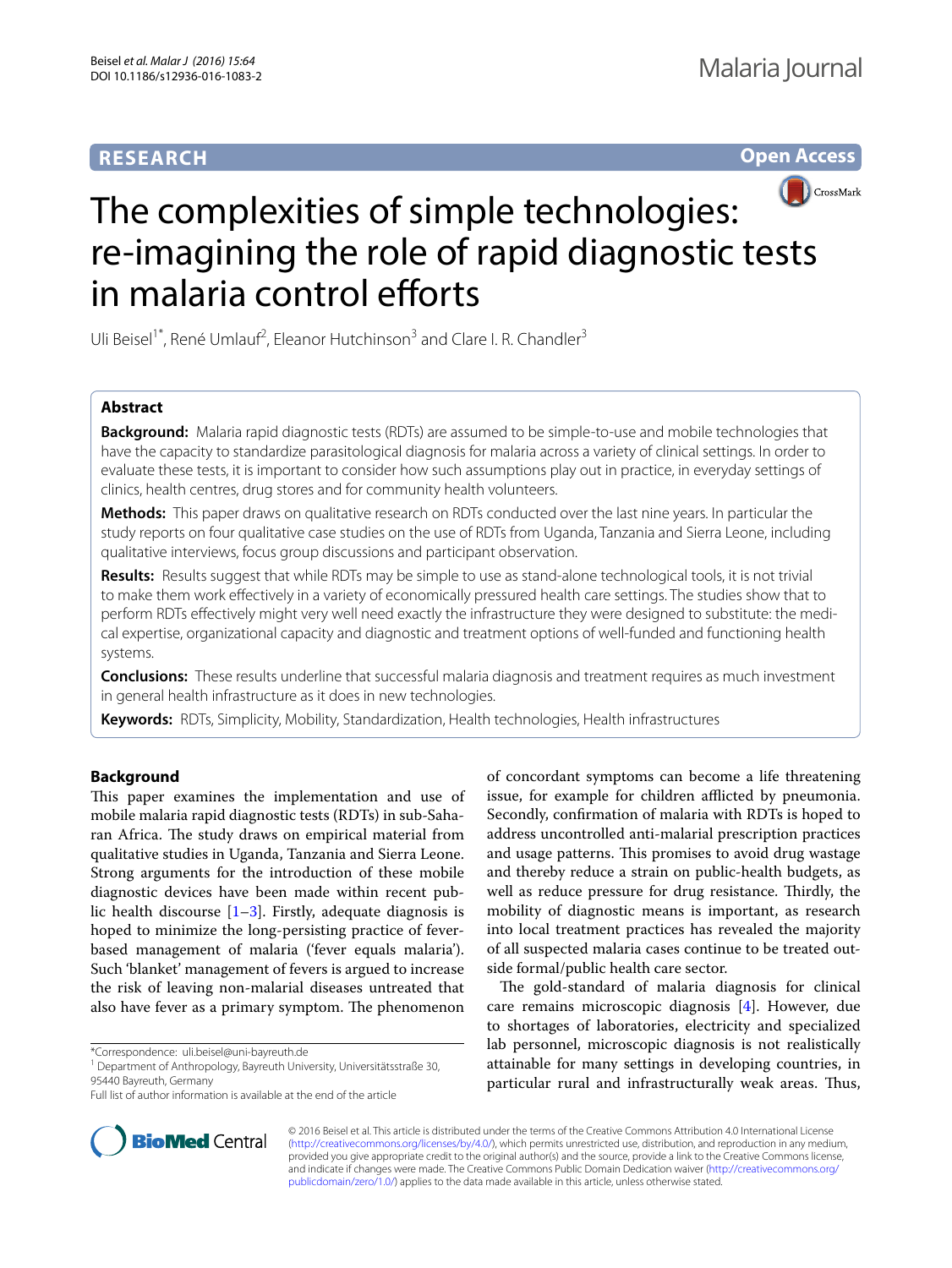RDTs are intended to complement (but also, as will been shown, in some cases replace) microscopic services, to make parasite-based diagnosis a standard operating procedure at all points of care [\[5](#page-8-3)]. RDTs are considered able to deliver the above promises mainly due to two features: their mobility and simplicity. Due to their size and low requirements for supportive technology (RDTs do not need electricity or cooling), RDTs can travel to remote areas where no laboratory services have been available. They are deemed to be easy to perform in comparison to microscopy or other diagnostic technology: a drop of blood is inserted in a hole on the test, a few drops of buffer in a second hole and 15 or so minutes later the results can be read. Similar to pregnancy tests, the binary code the tests operate with is expressed in a combination with control lines that determine either a positive or negative result. A positive test result provides evidence to access malaria treatment. The alternative scenario in which the patient/client is presented with a negative test result is intended to trigger an alternative pathway of care: identifying and treating alternative causes clinically, sending for further diagnostics, and/or referral to a higher level health facility in order to determine and manage the cause of symptoms.

The tests' mobility and simplicity are regarded as particularly compelling features for their use outside of formal health facilities. RDTs are desirable when they can be performed with limited training, can be relatively independent of supporting infrastructure, and can accommodate high patient loads, staff shortages and suboptimal infrastructure [[6\]](#page-8-4). Thus, it is argued that RDTs can be successfully introduced along pre-given institutional divisions and organizational structures in health systems, with a promise to standardize parasite-based diagnosis inside and outside laboratories. However, the advent of RDTs adds an experimental dimension to patterns of preexisting diagnostic capacities and practices.

Much of the early debate on introduction of RDTs was concerned with the varying performance of RDT products. Discussions focused on the quality of product manufacturing, but also on how high temperature changes during transport and storage can potentially affect the sensitivity and specificity of the technology in detecting malaria antigens. Another critical field of discussion was the actual performance of tests in practice and how health workers would be able to manage RDTs within existing clinical structures and work routines. In their attempt to trace the evolution of RDTs Frost and Reich state that, "these problems with product performance created considerable uncertainty among local, national, and global actors about whether and where RDTs should be used in health systems in developing countries. For example, when is it appropriate to use RDTs instead of improving microscopy in a particular setting? In what situations are RDTs cost-effective? Should RDTs be used in both the public and private sectors?" [\[7](#page-8-5)]. While the questions mainly reflect early stage concerns of introducing a novel technology the empirical examples show that the widespread use of RDTs has not necessarily settled the controversies around these issues. Quite the contrary, as RDTs are used on very different levels in the health system, including community work, lower-level and higherlevel public health facilities, as well as increasingly in the private sector, a variety of new and place-specific issues have come up that are widely unanswered, and/or remain overlooked.

This article reflects on users' attempts to make RDTs work in practice. In the four empirical case studies the focus is on the work that is involved to accommodate and adapt the technology to the everyday routines in the health facilities, drug stores and for community health volunteers. RDTs emerge as a technology demanding considerable attention on an on-going basis, rather than a finished product that simply needs distribution and brief training. The results show how RDTs and the trials around them *have* been transformative, but not in the ways in which the policy debate would suggest. Indeed, the extensive amount of work that are required to render RDTs effective, enables us to question assumptions about the technology's simplicity, mobility and, in some cases, its suitability. This does not mean that the technology itself has a problem or is insufficient, but rather draws attention to what social studies of technology have termed the co-construction of technology and society [[8](#page-8-6), [9\]](#page-8-7). Co-construction means that technological artifacts are shaped by the societies that design, produce and use them. Vice versa the society too is shaped by the technology: "users and technology are seen as two-sides of the same problem" [\[10\]](#page-8-8). Seeing technology and users as coconstructed implies a shift from users as passive recipients to active participants. The case studies align with this perspective of co-construction and thus underline the effects that the introduction of a new technology has on its users, as well as the effects of the users and health infrastructures on the functioning of the technology.

The case studies suggest that broad implementation of RDTs across Africa has had many notable effects, but they cannot be shown to be simple to use for a great variety of users. For instance, RDTs provide a significant organizational and time challenge for overstretched health clinic routines in Uganda (case 1). Secondly, while RDTs no doubt have extended the reach of parasitological diagnosis for malaria, standardization has not been uniform either. It is rather a complex negotiation process that depends on the skills and resources of the care personnel, and requires delicate moral negotiation of health care staff between treatment guidelines and the suffering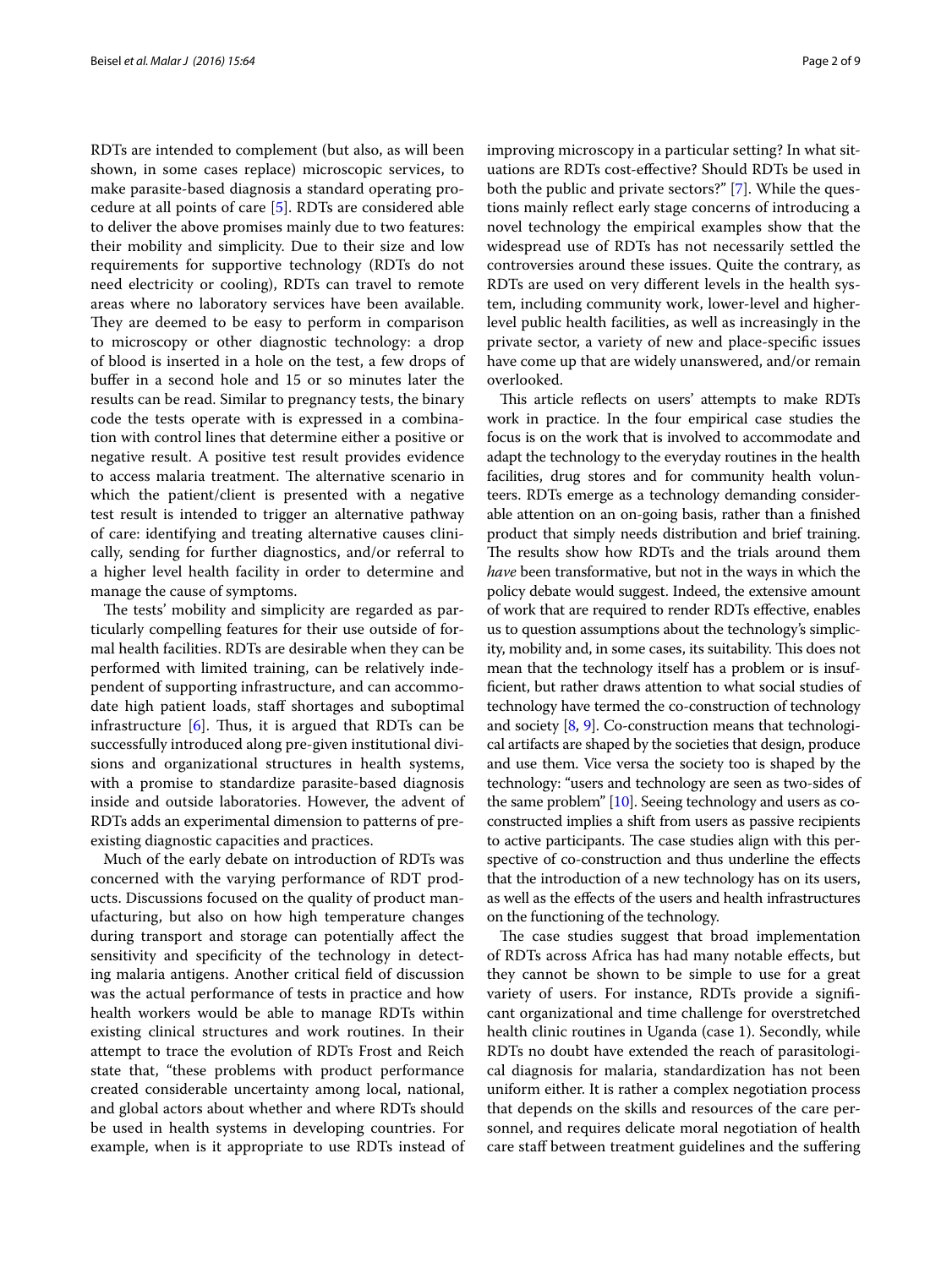of patients (case 2). Thirdly, while RDTs are no doubt a simple technology in itself, this does not mean they are simple to use for everybody, as this study shows uneducated and unskilled health volunteers in Sierra Leone struggle with correct and safe application of tests (case 3). Further, the use of RDTs in pharmacies can create an aura of medical expertise and legitimacy for pharmacy personnel that is seductive for the business owners as it promises more revenue, but from a medical lens leads to more diagnostic and treatment uncertainties and overuse of medicines, in particular for patients that test RDT negative (case 4). Taken together, the results draw attention to the co-construction of technology and its users. RDTs are not in themselves a simple or fast technology. Its ease and speed is rather defined in practice, when users and the technology interact. Furthermore, RDTs in themselves do not simply introduce standardization or successful parasitological diagnosis.

Standardization is never uniform and the introduction of RDTs has brought with it unintended effects. In the cases standardization has for instance led to a tricky moral negotiation with patients, or brought with it new uncertainties, as pharmacists are transformed into diagnosticians. Overall, the results suggest that RDTs might function best when they can draw on the medical infrastructure that they were designed to extend in the first place.

## **Methods**

For the last 9 years, this research has followed RDTs into different spaces from expert meetings, to published policy and research documents and the sites in which in which care for malaria is provided. In particular four qualitative case studies have been conducted in Uganda (2), Tanzania and Sierra Leone. Each case draws on a broad set of ethnographic and interview data. The case studies selected are representative of the trends identified in the broader respective studies.

## **Uganda I**

The field research is part of an ongoing qualitative doctoral research project in medical sociology at Bayreuth University, Germany. Between 2013 and 2014, 20 indepth interviews and 3 focus-group discussions have been carried out in Mukono District. The interviews are embedded in participant observation in lower level health facilities, document analysis of health reports, evaluations and statistics requested and discussed at the Ugandan Ministry of Health.

### **Tanzania**

A series of qualitative studies were conducted in northeast Tanzania between 2004 and 2012, to understand

the role of malaria diagnostics in hospitals and health centres, starting with microscopy and subsequently RDTs when they were introduced in a pilot study and then in a cluster randomized controlled trial. The first study involved 2 months of observational and in-depth interview work at eight hospitals in 2004, when 22 clinical staff and 39 laboratory staff were interviewed. From 2006–2008, ethnographic fieldwork took place at two hospitals, with additional interviews and a questionnaire survey carried out at a further 11 hospitals and a clinical officer training college. In 2009–10, after a pilot introduction of RDTs at health centres, with minimal staff training, 19 in-depth interviews were carried out with clinicians and 10 focus groups with 103 participants from surrounding communities. In 2011, 6 months into a three-arm cluster randomized trial in which all health centres received RDTs but some had received additional peer-group workshops for clinicians, and some additionally had leaflets for patients, eight in-depth interviews were carried out with clinicians. In 2012, 18 months after the trial began, and after additional interventions of motivational and feedback SMS texts had been instituted in two trial arms, a further 17 in-depth interviews were conducted with clinicians from across the three arms of the trial.

## **Sierra Leone**

This qualitative study was conducted in Bo District in Sierra Leone in 2011. The aim of this study was to evaluate the viability of decentralizing malaria testing and treatment at village level through community malaria volunteers (CMVs). The study applied a three-pronged, qualitative and ethnographic approach triangulating (1) 20 qualitative, semi-structured interviews with CMVs, (2) four qualitative, in-depth interviews, and (3) participant observation at six CMV meetings, eight community sensitizations and 4 weeks of participant observation with the CMV supervisors on their duties in the villages.

## **Uganda II**

This study was conducted in Mukono District district between 2011 and 2012 alongside a complex intervention trial and incorporated both quantitative and qualitative methods. Twenty focus group discussions were held with health workers (8); local residents and drug shop clients (5); and drug shop vendors (7). In total 54 DSVs, 54 local residents and 71 health workers took part. In the knowledge that the retail sector was coming under quite considerable political scrutiny, a discourse analysis of articles published between 2009 and 2012 in the government owned newspaper New Vision was conducted identifying 47 stories as relevant to the current study. Quantitative data was gathered in the form of 504 semi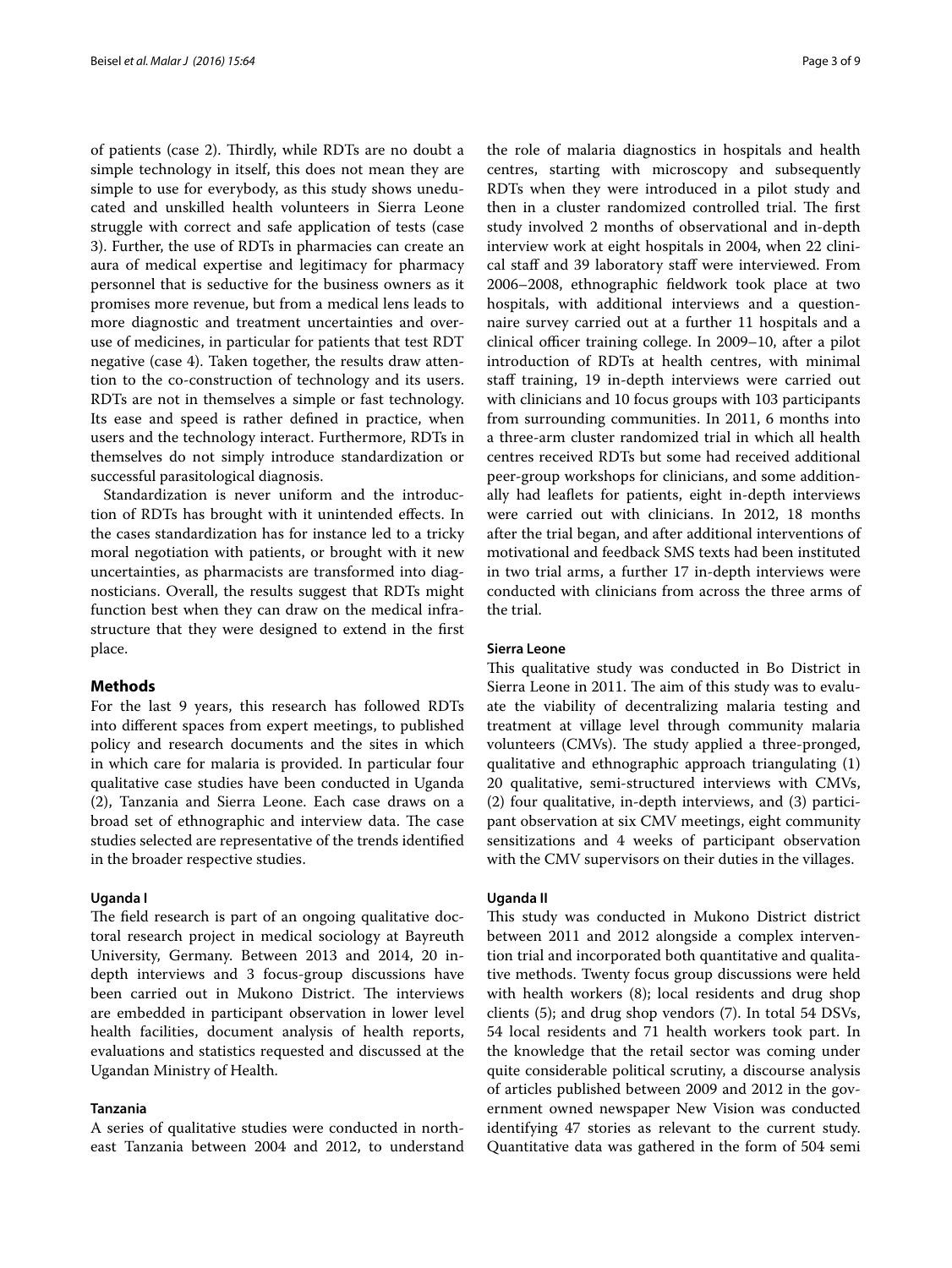structured interviews with customers held 4 days, and again between 10 and 14 days after visiting a drug shop.

All names of research participants mentioned in this article have been fully anonymized.

## **Results and discussion**

#### **RDTs work in practice**

# *RDTs as a quick and easy diagnostic technology? Integrating RDTs in health centres' everyday work in Uganda*

Despite its assumed simplicity, the introduction of RDTs into lower level facilities with no laboratory in Uganda has been challenging. Most health workers interviewed emphasized the tremendous change the devices brought to their routine provision of health services. The tests first and foremost increase the complexity of everyday work routines by adding another layer of tasks and requirements. Gathered during an informal talk outside the health centre Nicole, a 21 old nursing assistant, described the complexities of her everyday work like this:

*Nicole: "One time I was here alone and had to work on over 60 patients…we had all the testing kits and I had to test them as well. So I had to take their history, and as you see I am writing in almost six books here, then go to the other table for testing, then go to the treatment room to give medicine and then back to this table. So that day I realized that at some point, I was writing in the books wrongly. I would write the diagnosis in the place of the treatment. Another time I forgot to write the patients names on the testing kits when I was testing, I think like three patients, and finally I could not remember whose results they were exactly".*

*RU: "So, what did you do?"*

*Nicole: "I just gave all of them Coartem…because two of them were positive and one was negative. So to be on a safe side I gave all of them Coartem."*

While the story illustrates the difficulties in coping with the lack (and absenteeism) of a professional workforce it also reveals how routine work is affected by the technical, performative and administrative requirements of RDTs. Shifting back and forth between six books (that Nicole struggles with) draws attention to the additional and often not much loved—paperwork and accounting tasks the tests made necessary. While most health workers found it hard to grasp and accept the relevance and meaning of the time consuming data collection, and much manipulation of data can be observed, this is not what interests us here. Nicole's story shows the difficulties that health workers encounter as it falls to them to document the regulatory potential of RDTs, which goes beyond individual case management and renders the devices productive on a population level.

But Nicole's story also hints at other complexities that are folded into the diagnostic process with rapid tests. One timesaving practice observed most often was the collection and performance of several tests at once. Performing tests in a consecutive manner allows the health worker (or his/her colleague if available) to use the time he/she would wait for results to do other tests. After 3–6 tests he/she then makes sure all test shows results properly. Doing this well requires detailed attention to the labelling of the tests and allocation of test results to the respective patient. Another tactical adaptation due to high patient loads is the quick reading of results. While training manuals and the manufacturer recommend to wait at least 15 min before reading results, a common practice was to decipher and interpret results after only 2–5 min. Reading results after a short while saves a great deal of time but this practice also needs to put in contrast with the most extreme version of time-saving, namely to skip performance of tests entirely and voluntarily shift back to clinical diagnosis (as observed in some of the health centres facing high patient loads). These are only some selected examples of the creative work health workers employ to render new requirements and intensified workload compatible with their routine work demands, and show how the use of a novel technology is creatively fitted in with already existing work routines. What the cases presented here have in common is that *simple reading* of test results requires multiple and at times complex adaptation practices in order to incorporate the RDTs to a given context of high workload and low staffing. It also shows that the notion of time inscribed in the tests is not perceived as rapid. In direct comparison with clinical diagnosis/presumptive treatment the temporalities of performing a test together with the paper work and data collection, RDTs appear as a rather slow and time consuming device.

## *Creating modern health workers in Tanzania: moral dilemmas of administering RDTs*

The series of studies on the role of malaria diagnostics in northeast Tanzania each showed how central the provision of malaria medication was to being able to provide care in a setting in which means of making and managing other diagnoses were largely lacking. Technicians working in under-resourced laboratories were frequently observed to choose to send back positive results for malaria in order to satisfy expectations for malaria. Likewise, clinicians consulted at these health facilities frequently gave a diagnosis of malaria—an expected, acceptable and easily manageable diagnosis.

*Pat (Hospital Clinical Officer, 2004): "All cases of fever in adults are usually malaria. If the slide*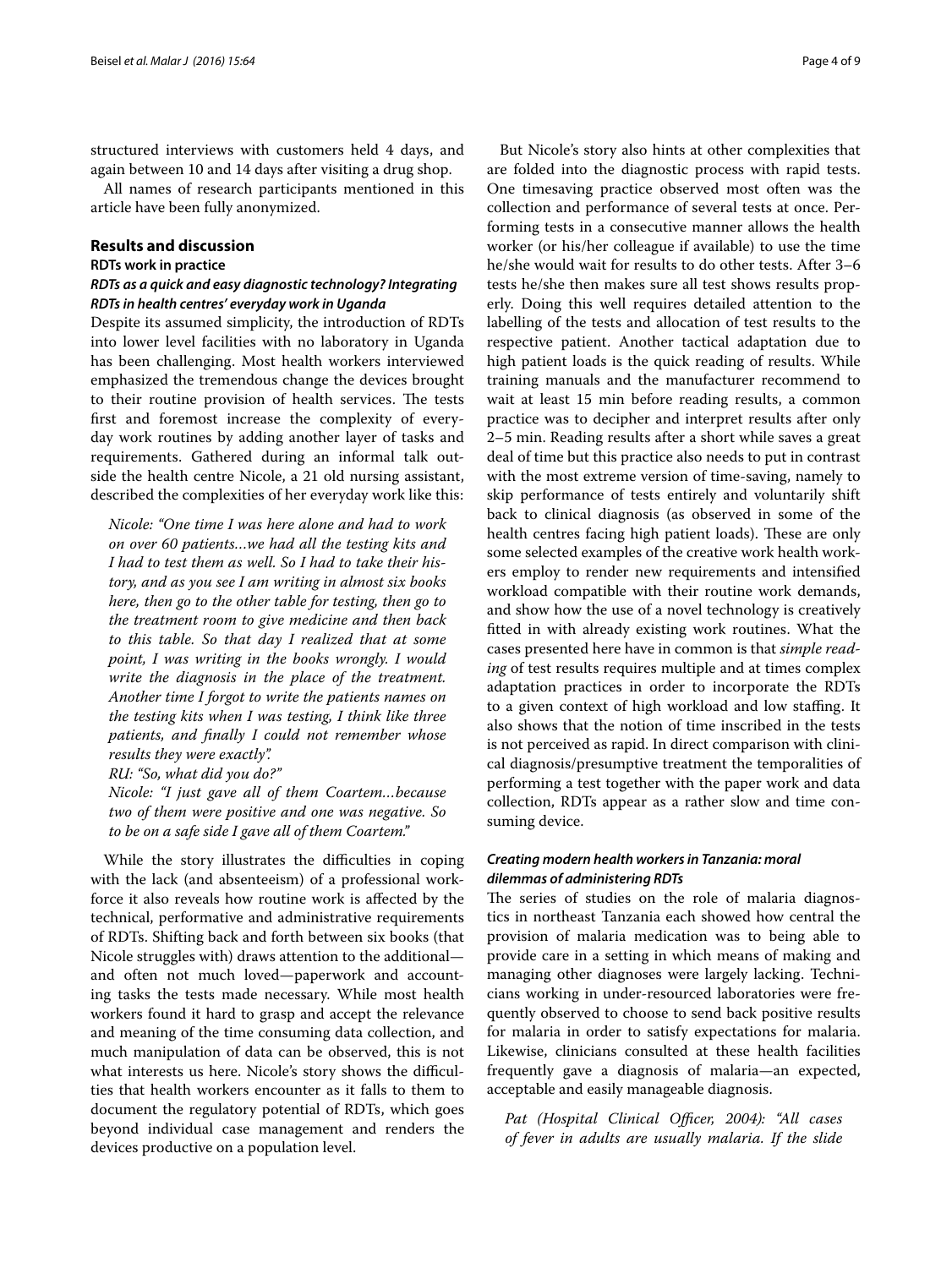*is negative but there are malarial symptoms you should always treat with antimalarials but not antibiotics as there are not many other causes of the same symptoms."*

Through the ethnographic fieldwork in the hospitals it became clear that a diagnosis of 'malaria' incorporated a range of ailments which were less easy to identify and treat for both logistical and social reasons, as explained by this clinical officer in 2006:

*Oliver: "There are other things that are now arising, with this new HIV/AIDS … Even clinicians don't think symptoms are AIDS related: they just think malaria, pneumonia and diarrhoeal disease, rather than the HIV. But if they were to think, there would be many diagnoses."*

*CC: "[…]Why do clinicians miss HIV?"*

*Oliver: "You know according to our rules, they can't screen without counselling, so they have no authority to test without patient consent. So even if they think "I should think about HIV for this patient" they cannot. If we could screen like we do with malaria it could be easier, but the policy is not yet. It is the stigma of the disease still. And the counsellors are very few and are busy … So they simply file that we are dealing with malaria or pneumonia."*

Clinicians also explained how they were unable to deal with conditions such as stress, often presented by women, for which anti-malarials were again seen as the best management. Clinicians often spoke of their decisions in terms of moral obligations: to not miss malaria, but also to provide a diagnosis that could be accepted and managed by the patient and their family. These moral obligations continued to be felt, and to create dilemmas as RDTs took hold.

In 2006, RDTs were first introduced into this context of frequent and diverse use of antimalarials. This first trial found anti-malarial prescribing to be entirely unaffected by the use of these new tests [\[11](#page-8-9)]. At this time, malaria was publically understood to be the chief cause of fevers, in part due to the public health emphasis on the disease through numerous campaigns and programmes. Meanwhile, epidemiological research was revealing a much reduced incidence of malaria in the area [\[12](#page-8-10)]. In a second wider-scale pilot of RDTs in health centres in 2008–9, the high frequency of negative RDTs was still unexpected amongst clinicians and patients, and the tests were therefore considered of dubious quality. In many cases, the tests remained unused and negative results ignored.

In the third trial in the same area, 'Targeting ACT (TACT)', the research team set out to investigate what it would take to attain high uptake of testing and adherence to test results [\[13](#page-8-11)]. In 2011, clinicians in two of the three arms of the trial received additional interventions beyond training on the use of the test. First, they attended peergroup workshops which sought to underscore epidemiological changes in malaria, and to embed the use of the test in a process of re-fashioning the clinician from 'old school' to 'modern', with visible government endorsement in content and materials. The training encouraged techniques of self-experimentation and self-observation and health workers often described their pleasure in being able to identify malaria through the test and being able to resist using malaria medication for themselves and their patients when it showed negative. Later, SMS texts were sent to clinicians' mobile phones with individualized feedback on practice and generic motivational messages, demonstrating a system of monitoring. In this situation, maintaining their new identity as a modern clinician who could adhere to the test result simultaneously created a new type of patient in the health centre, one to be denied medication by health workers staying strong in the face of demands for care. Some health workers described with unease the way that adhering to the test undermined the 'humanity' of their relationships with patients, by refusing the only care available to sick patients. They had to convince patients to unlearn or not to trust their bodily perception and disease experience. This caused moral dilemmas that for some clinicians triggered creative action, such as 'lying' that adherence to test results was a matter of the law. The RDT thereby emerged not as a tool per guidelines, to enable the treatment of other diseases previously labelled malaria (perhaps unsurprising as no additional diagnostics or medication were provided to enable that to be the case), but rather appeared as a tool of governance, aligning clinician activities with the aims of the state and enabling the reorientation of relationships between health workers, patients and medicines in these previously hard to reach settings in the peripheries of the health system [[14\]](#page-8-12).

# *Are RDTs easy to use for everyone? Evidence from community health volunteers in Sierra Leone*

Following the implementation of RDTs in rural Sierra Leone made us aware of another challenge in the introduction of RDTs. RDTs as a diagnostic technology are assumed to be so simple in usage that they can be successfully performed by minimally trained personnel, for instance by medically-untrained community health volunteers. In the case study from Sierra Leone it however becomes clear that the simplicity of the RDT is by no means self-evident. Its correct use is rather an achievement. An achievement that requires close supervision and regular training by formally trained health care staff. The mobility of tests then also appears as a mobility that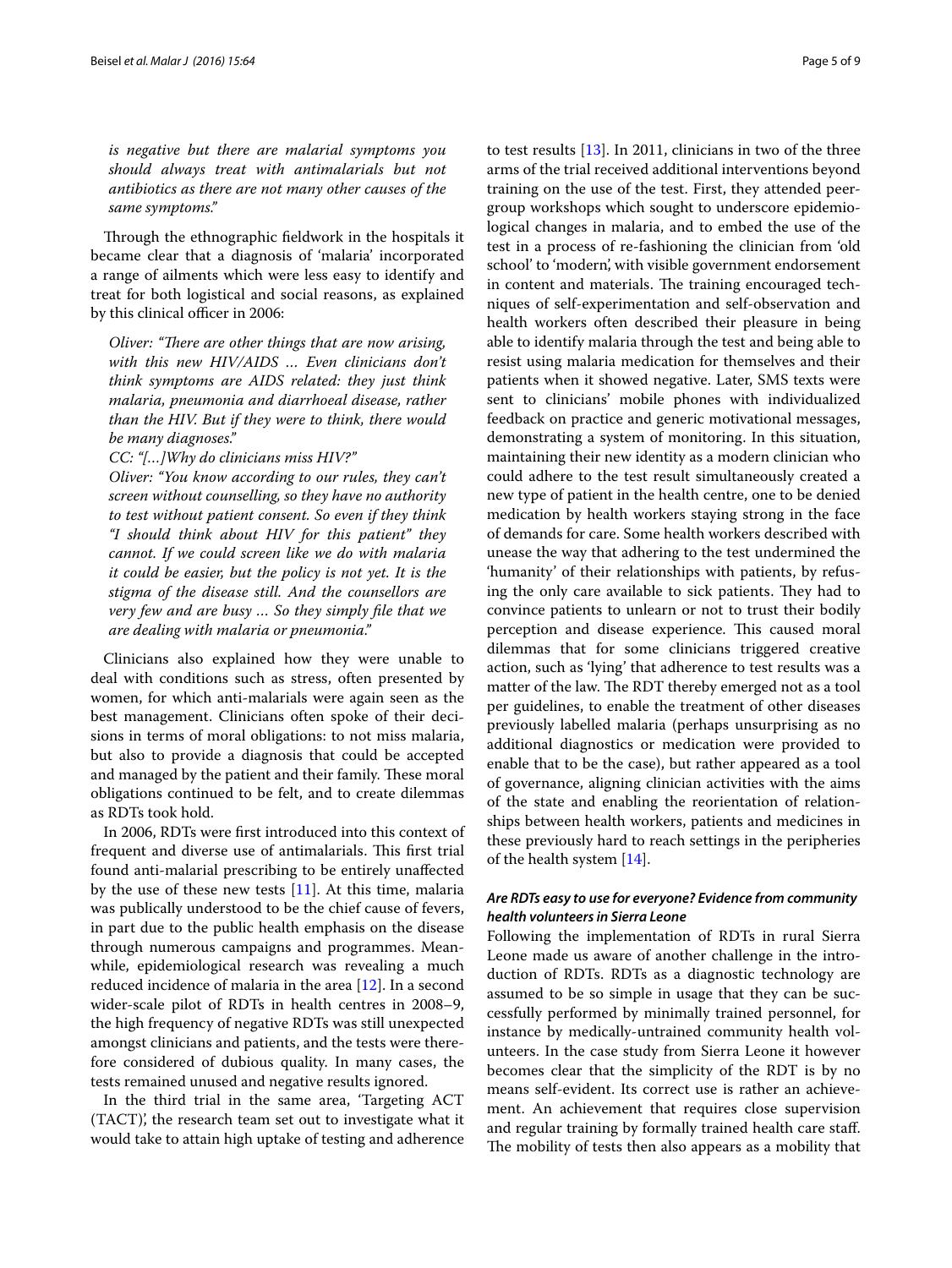is enabled by a second-tier mobility: the movement of project supervisors to provide remotely living community health workers with supplies and constant supervision.

The project comprised of 50 medically untrained volunteers- community malaria volunteers (CMVs), who diagnosed members of their home communities with rapid diagnostic tests for malaria and administer treatment. At the beginning all CMVs received the 3 days initial training, which had been 3 years ago at the time of the study. However, over the course of the project this training proved to be insufficient. As a result, after 2 years of operation, the number of medically trained supervisors was increased. As one of the supervisors has put it: "Close supervision and regular visits in the village are essential because the CMVs tasks on the farm and in our project are so different. They are not used to this kind of work, and need our help". In addition most CMVs only received very limited formal education (and in most cases this education was received many years ago). At the time the study was conducted, monthly refresher trainings at the CMV meetings were introduced, which identified several significant challenges that many CMVs struggled with in their performance of RDTs.

Firstly, despite owning watches a significant number of CMVs had problems calculating the time when the RDT was ready to read. Many CHWs had very limited schooling, and did not use mathematical skills in their daily routines; thus adding 15 min waiting time from a given time of day was a difficult task for most volunteers. The challenge was to add 15 min to the time when the test was taken (e.g.  $11:52 + 0:15 = 12:07$ ). Very few CMVs were able to calculate correctly in a mental calculation, some needed to do a written calculation, and some were only able to achieve the correct result by using their fingers to count. The count calculations were improved through the training at monthly meetings, but need to continue regularly in order for all CMVs to do reliable calculations. Furthermore, the concept of 24-hour clock is not used in most communities' regular lives. For instance, in one community sensitization the community assumed that 1 day is 12 h rather than 24. This would suggest to use locally used measures of time (i.e. 1 day rather than 24 h) in the medical protocols.

Secondly, most CMVs struggled with the safe application of RDTs. CMVs did not know what the dangers of unsterile needles were, equated 'sterile' with 'clean', and showed a rather careless handling of needles (not using gloves, not disposing the needle immediately, putting the needle cap on again after needle use and then reusing needles, not using the safe container for disposal). Thirdly, a majority of CMVs had difficulties in recalling (all) signs of simple and severe malaria, or the correct treatment regimes. Fourthly, minor mistakes in record keeping were frequent. If CMVs made mistakes in the recording it was mostly due to the fact that the need for this specific record, its purpose and the further processing of the records by the data management team were not understood fully. These results points not only to a need for more regular and systematic training, but also show that emphasis during the trainings needs to be put on *why* certain procedures need to be followed in order for these to become a routine practice for the CMVs. In short, while RDTs are perceived to be simple to use correctly and safely, this case study shows that is not self-evident. If RDTs are simple or difficult is rather dependent on the context of its use, in this case on the education, training and daily routines of the community volunteers.

# *Creating legitimacy—RDTs as a shortcut to expertise for drug shop vendors in Uganda*

In research conducted in Ugandan drug shops in the largely urban district of Mukono, RDTs also extended the amount of time that drug shop vendors took to see clients. The drug shops in the study were varied in terms of their structures and the services that they offered. Some worked more as small clinics with separate rooms in which in-patient services were provided; while others appeared much more as small shops in which medicines were likely to be purchased on demand. DSVs described how some of these shops were ill equipped to provide space and chairs for patients waiting either to be tested or for test results. Moreover, one of the key attractions of those typically seeking care in these spaces was considered to be the quick services available in the shop (often contrasted with the long waiting times at health centres). Some DSVs raised concerns about the introduction of the test, that demands on time risked the loss of clients who wanted to purchase of medicine without either waiting to be tested or waiting if the DSV was attending to others.

Yet, as the test was introduced by the trial it was accompanied by other quite substantial shifts in care-giving in these spaces. Rather than raising concerns about the increases in time spent in the shop and on each client, many clients and DSVs described the trial and the introduction of blood based diagnostics as a transformation in the services and expertise on offer. The act of undertaking the test in the shop was largely welcomed (by both DSVs and clients). Clients appreciated that they no longer had to attend larger health facilities to gain access to knowledge that a blood test would provide when they were unwell. They often requested further increases in services, and larger waiting rooms. The DSVs described it as a success, because it was leading to an increase in clients, making their business more profitable. For many DSVs, the introduction of RDTs into the shops was interpreted as the beginning of a trajectory towards closer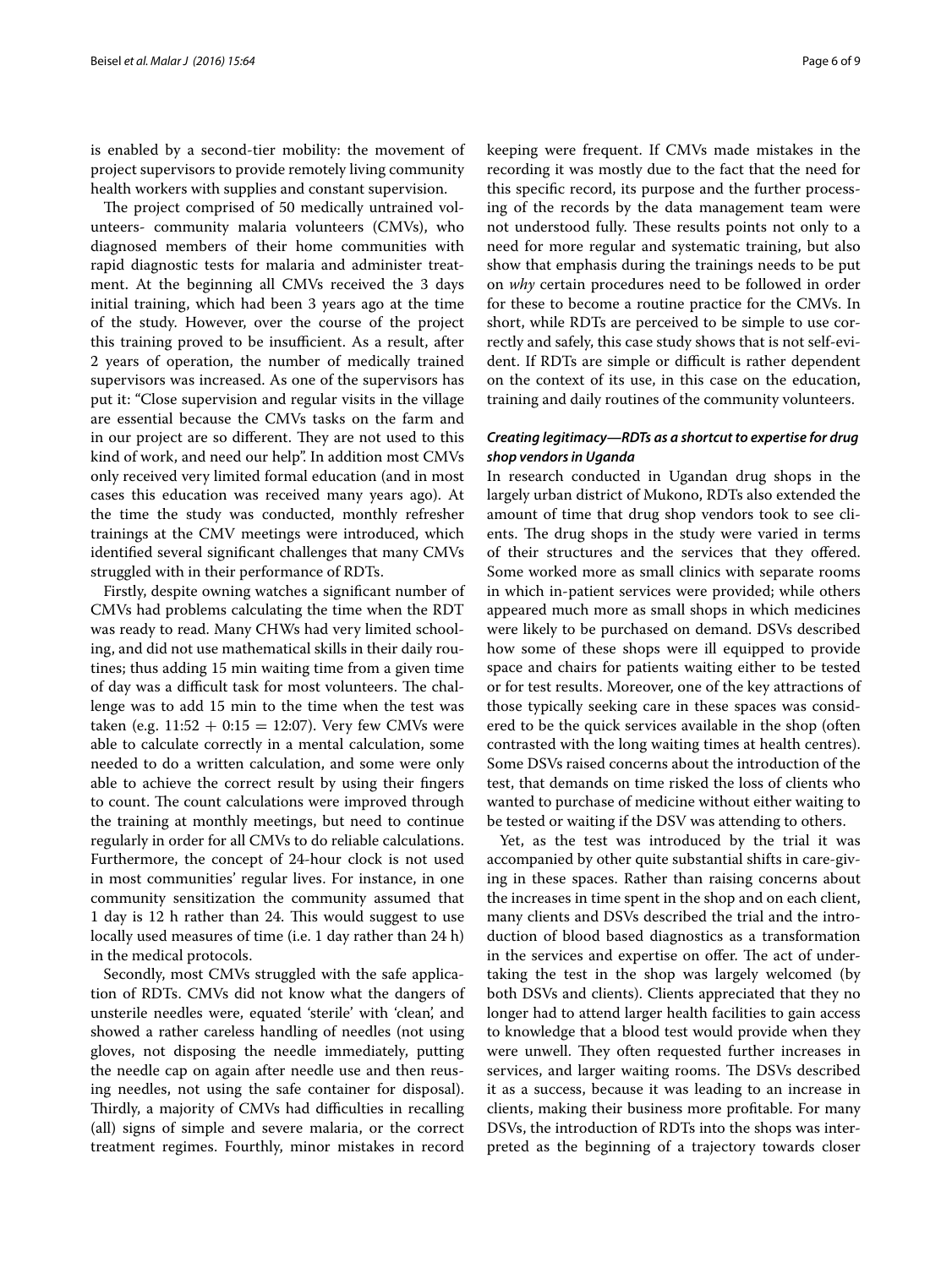associations with larger health centres, and they hoped that this would lead to the creation of a professional identity for them. Testing as a performance at the front of the shop marked the DSV out as the equivalent of a professional health worker, an expert usually only found in large health facilities. For both clients and DSVs testing rendered DSVs into a medical expert able to take blood, use technology and the test results to provide (more) effective medication [[15\]](#page-8-13). The tests were embedded in a discourse of change that revolved around a shift in the DSV away from previous, less effective practices of guesswork that matched a patients' symptoms to an appropriate medication to being able to know disease (not just malaria) and thus to know what it was that they were treating. Yet, in their implementation RDTs have the potential to create a group of patients without a diagnosis, namely if a patients tests negative for malaria. In the shops we studied this uncertainty was managed through increasing sales of medication. Patients in the control arm of the trial (in drug shops where no RDTs were present) spent least on medication, followed by those testing positive with RDTs, and with those testing negative making on average the highest payments for medication. The RDT, billed at global policy level as so easy to use that those with almost no medical training to can carry it out, emerged in the retail sector as enabling expertise and professionalism to come into being in the person conducting the test. However, as has been shown, business and medical interests of the DSVs mix, and the expertise coming with testing results in ambivalence. On the one hand can patients save time and get a parasitological diagnosis quicker than in health centres, on the other hand if patients test negative, they (and the DSV) revert back to an earlier form of guesswork-expertise, resulting in higher drug sales. For the business of the DSVs a good result, however for the health of the DSVs' clients the results are less clear-cut.

## **Discussion**

These four case studies illustrate that making the presumed simple and mobile technology of RDTs work in practice is not as straightforward as tends to be assumed in the public health discourse around RDTs. This study suggests that taking the issues reported on seriously goes beyond iterating a need for more regular and systematic training. The first two case studies show how much work is required to incorporate RDTs into regular clinical practice. For clinicians, this means reworking established organizational practice within facilities and communities. It requires substantial investment in the logistics of record and time keeping, the management of the—often perceived as rather fiddly—RDT kit, and in finding organizational and physical space for testing. Crucially, this shifting of organizational practice includes

reworking obligations towards the priorities of the state, which brings with it moral dilemmas in clinicians' interactions with patients. This is particularly true for patients who test negative in settings where no further diagnostic and treatment capacities are at hand. Often then, the clinicians spoken to are confronted with the moral dilemma of either adhering to the test and issuing referrals that they know are often not adhered to, or prescribing antimalarials despite a negative test. These case studies show that while the tests may be simple to use technically, they are not simple in terms of their organizational demands and with regards to the moral choices involved in navigating good care for patients.

The second set of case studies questions the suitability of RDTs for DSVs and CMVs more fundamentally. They indicate a need for critical awareness that any assumption of what is 'simple' is highly context-dependent and certainly not universal. For people with very limited formal education the safe and effective application of RDTs might indeed not be straight-forward, which questions the assumption of RDTs being able to empower communities cut-off from medical infrastructure. The framing of RDTs as universally easy to use and requiring lower training requirements is misleading in the sense that it compares RDTs to microscopy. Indeed, RDTs need lower level of skills than microscopy or other diagnostic technologies, but the question is for whom. As has been shown the users are not the same either: they are not skilled laboratory technicians, but often unskilled in medical and/ or laboratory work. Thus, the training requirements are different and cannot simply be described as 'lower'. Similarly, taking the case studies of DSVs and CMVs together shows that expertise is not something that technology can simply substitute or enact, but a learned skill, an achievement. The results suggest that these problems encountered are not behavioural in the sense that they concern (in)competent individuals, but they are rather structural issues pertaining to the use of RDTs by lowskilled workers. These case studies point to the limits of circumventing medical expertise and infrastructures with technology. They do not discredit the technology itself, but rather point to the complex relations between a technology, its specific users and health systems—as well as their capabilities and constraints.

The case studies question the simplicity of RDTs, and their potential to standardize diagnostic procedures and enable clear parasitological diagnosis for everyone. In all case studies RDTs do not as such standardize the diagnosis of malaria in the sense that diagnosis becomes definite and clear-cut. The process of standardization in practice is rather characterized as a process of negotiation between health workers and patients. Furthermore, as the results show diagnosis is not merely a technological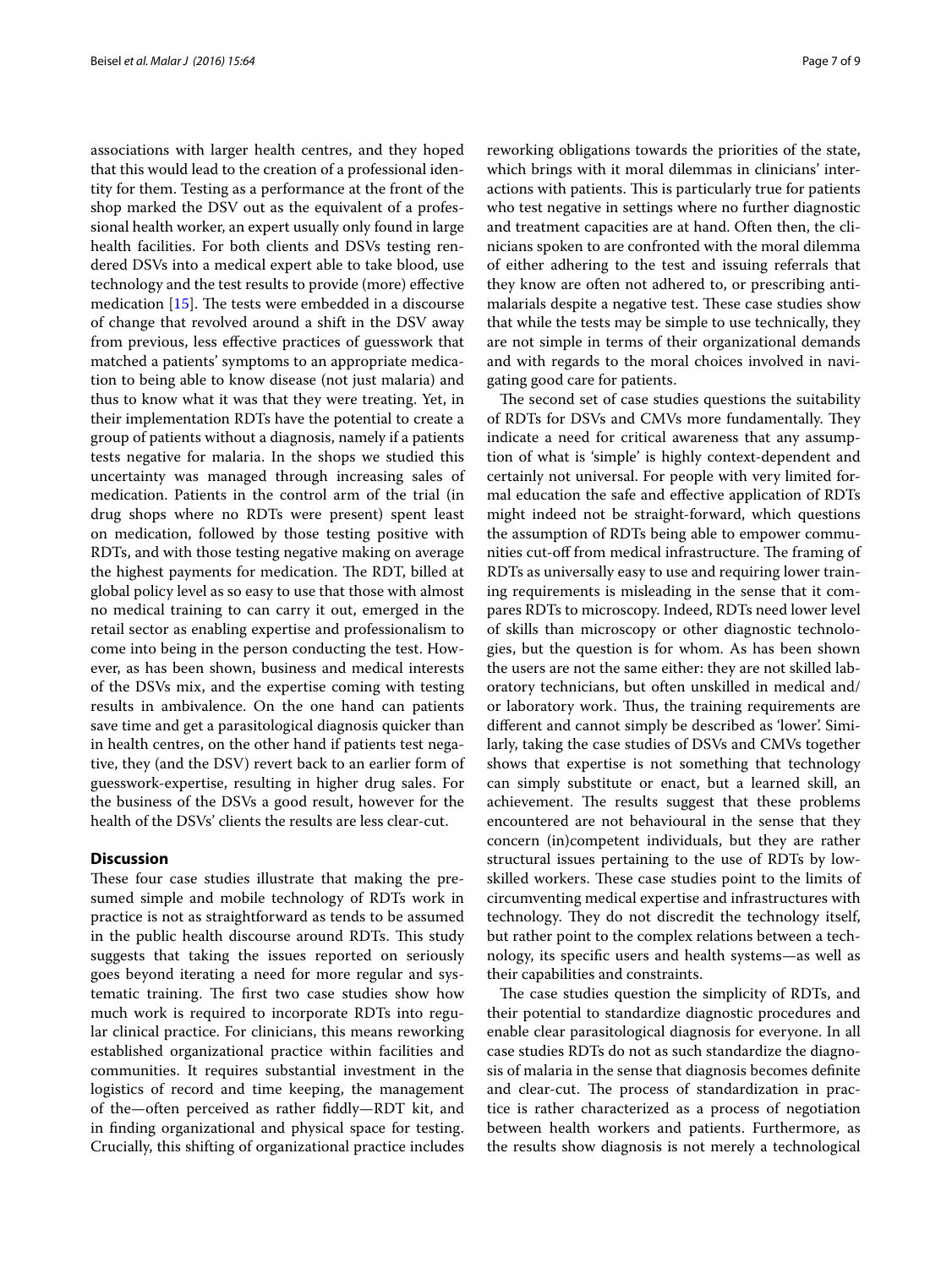procedure, but involves moral questions based on health workers' perceptions of the patient's alternatives in terms of diagnosis and treatment as well as alignment with broader political economic agendas. Standardized (and correct) diagnosis depends on the time available to the health worker in clinical practice, and on DSVs and CMVs ability to perform the test correctly. Furthermore, for patients being tested by DSVs a negative malaria test has not led patients to receive a better diagnosis or evidence-based care, but has rather resulted in the patients being subjected to more 'trial and error' drug sales. For DSVs performing a RDT is first and foremost part of their commercial enterprise and not of clinical practice. These logics, however, are intermingled in a problematic manner: DSVs appreciate tests because they increase their authority, which in turn helps their business. Patients appreciate the time-saved when consulting a DSV. What is less clear, however, is if improved diagnostics at drug stores lead to better treatment.

Social scientists have drawn attention to the multiplicity of diseases (for example, [\[16](#page-8-14)]) which can be seen to have different functions, roles, significance in different spaces and for different actors who are enacting the disease. This study suggests that malaria diagnosis too is manifest differently in different places and from different perspectives. Nevertheless substantial funding goes into standardized technological solutions such as RDTs. A key aspiration for these technologies is to make them as universal as possible—so usable across many different places and by different people. As has been shown however, many of the challenges in their implementation revolve around conflicts between local needs and these universal solutions. This study suggests that rather than being surprised when such technologies are misappropriated or rejected in different places, one should be surprised at the assumption embedded in such technological solutions—that the problem is universal and can be dealt with through universal solutions. In the implementation of RDTs in different settings one can see that simple technologies too come with many complexities, which nuance the assumptions of simplicity and their capacity to standardize malaria diagnosis across a variety of settings. To repeat, this is not a problem with the technology itself, but indicative of a problem in the relation between technology, users and health systems. Thus, this study advocates for more careful and systematic attention in the global health community to processes of local translation and appropriation of technology.

When health care workers, DSVs and CMVs performed RDTs, negotiated results and their consequences with their patients not only were moral issues at stake, but many more politically contentious processes were

underway. The focus of public health interventions on health worker 'behaviour' and technological solutions reflects the tendency to render the causes of ill health technical and intervenable in ways that can be counted, evaluated and targeted. However, confronting the complexities of RDTs with more education and governing health worker behaviour stops short of a critical appraisal of RDT capacities as a diagnostic, clinical and social technology. RDTs in the case studies presented have emerged as technology that is seductively simple to use as a standalone tool, but not quite as simple to make to work effectively in a variety of high-pressured health care settings. Health care settings that are characterized by high patient loads, understaffed and underpaid personnel, and under-equipped in terms of general and specific diagnostic and treatment capacities. Indeed, it has been showed that to perform RDTs effectively might very well need exactly the infrastructure they were designed to substitute: the medical expertise, organizational capacity and diagnostic and treatment options of functioning health systems. These results do not suggest to forgo RDTs in the future, but they do underline that successful malaria diagnosis and treatment requires at least as much investments in general health infrastructure as it does in new technologies.

#### **Authors' contributions**

RU carried out fieldwork in Uganda, analysed and wrote up case 1, CC carried out fieldwork in Tanzania and Uganda, analysed and wrote up case 2, UB carried out fieldwork in Sierra Leone, analysed and wrote up case 3, EH carried out fieldwork in Uganda, analysed and wrote up case 4. UB, CC and RU developed the overarching argument, with input from EH. UB drafted the full manuscript with substantial input from CC and RU. All authors read and approved the final manuscript.

#### **Author details**

<sup>1</sup> Department of Anthropology, Bayreuth University, Universitätsstraße 30, 95440 Bayreuth, Germany.<sup>2</sup> Department of Sociology, Bayreuth University, Universitätsstraße 30, 95440 Bayreuth, Germany.<sup>3</sup> Department of Global Health and Development, London School of Hygiene & Tropical Medicine, 15-17 Tavistock Place, London WC1H 9SH, UK.

#### **Acknowledgements**

The authors are grateful to the many staff and patients who participated in these case studies, as well as to colleagues and institutions who hosted this research within their RDT implementation programmes. The research we report on in this paper was supported by the London School of Hygiene & Tropical Medicine's Institutional Strategic Support Fund, funded by the Wellcome Trust, Grant Number: ADDE068010 (held by Clare Chandler, London School of Hygiene and Tropical Medicine); Uli Beisel's work was funded by the collaborative research project 'Street-Level Health Workers', the Welcome Trust, Grant Number WT 092699MF (held by P.W. Geissler, London School of Hygiene and Tropical Medicine), and the Research programme Anthropologies of African Biosciences, funded by the Leverhulme Trust, Grant Number F/02 116D (held by P.W. Geissler, London School of Hygiene and Tropical Medicine), as well as Médecins Sans Frontières Belgium; Clare Chandler's and Eleanor Hutchinson's work was funded by the ACT Consortium, funded through a grant from the Bill & Melinda Gates Foundation to the London School of Hygiene and Tropical Medicine, Grant Number 39640; and René Umlauf's work was funded by the Bayreuth Graduate School in African Studies (BIGSAS). This publication was funded by the German Research Foundation (DFG) and the University of Bayreuth in the funding programme Open Access Publishing.